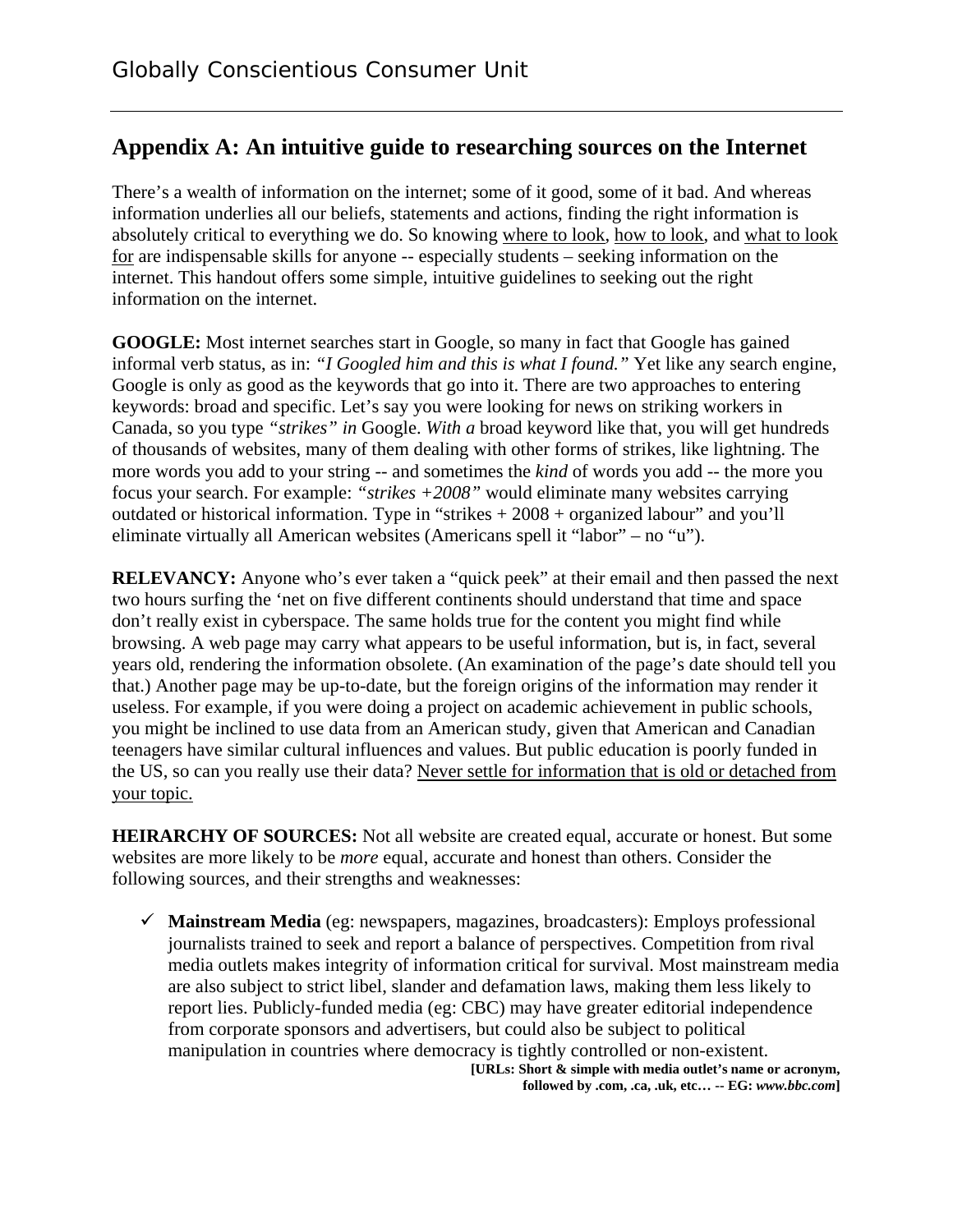9 **Universities:** Well-known, respected universities will often conduct high-quality, peerreviewed research studies into medicine, public policy, laws, etc… within their various academic programs. Some studies are financed by corporate dollars, so make sure there's no conflict-of-interest in the results.

**[URLs: Usually includes the school's name. Tagline will often include .edu --- EG: www.harvard.edu]** 

 $\checkmark$  Governments: Most western democracies operate professional civil service departments (eg: Health Canada) that produce fair and accurate information for the government and public.

**[URLs: Longer URLs, often using multiple acronyms, underscores and slashes. Tagline will often include .gov]** 

⊠ **NGOs & Associations:** Non-governmental organizations and associations exist for a set purpose, whether it's to cure cancer or advance environmental causes, etc… They often have access to the latest information or statistics in their sphere of interest. Keep in mind that they have their own agendas and cannot be counted on to provide a broad range of perspectives, especially any that go against theirs. Use with caution. **[URLs: Similar to media URLs, but may employ .org tagline]** 

; **Wikis & Indys (eg: Wikipedia):** Sites that rely on users to provide and edit content. Constant peer review allows information to evolve, usually towards more accuracy. But the contributors are not recognized authorities on their subjects, and being anonymous, are not regulated by law or professional integrity. These sites are also prone to disseminating rumours and misconceptions, sometimes weeks and months after being disproven by more credible sources. Use with caution.

**[URLs: May have "wiki" in the URL. Most end with .com tagline]** 

- 8 **Corporate:** Corporations publish information on their websites, most of it publicrelations spin, with some republished material from sources listed above where it suits the corporate's interests. The decision to provide – or not provide – information, and the *content* and *tone* of that information, can always be traced to the company's profitmaking agenda. Manipulation of information makes these websites unreliable. **[URLs: Same as media]**
- 8 **Homemade sites, blogs, etc:** Virtually untouched by law or public scrutiny, these websites can publish just about anything, making them rife with errors, outright lies and baseless rumours. There are, of course, a few responsible people out there publishing accurate information from their home computers, but separating the good from the bad is nearly impossible. If you want to use anything from a homemade site or blog, verify its information with a few respectable sources, such as mainstream media sites. **[URLs: Ridiculously long URLs, often impossible to memorize due to the erratic use of letters,**

**numerals and symbols. Tagline will often end, eventually, in .com]**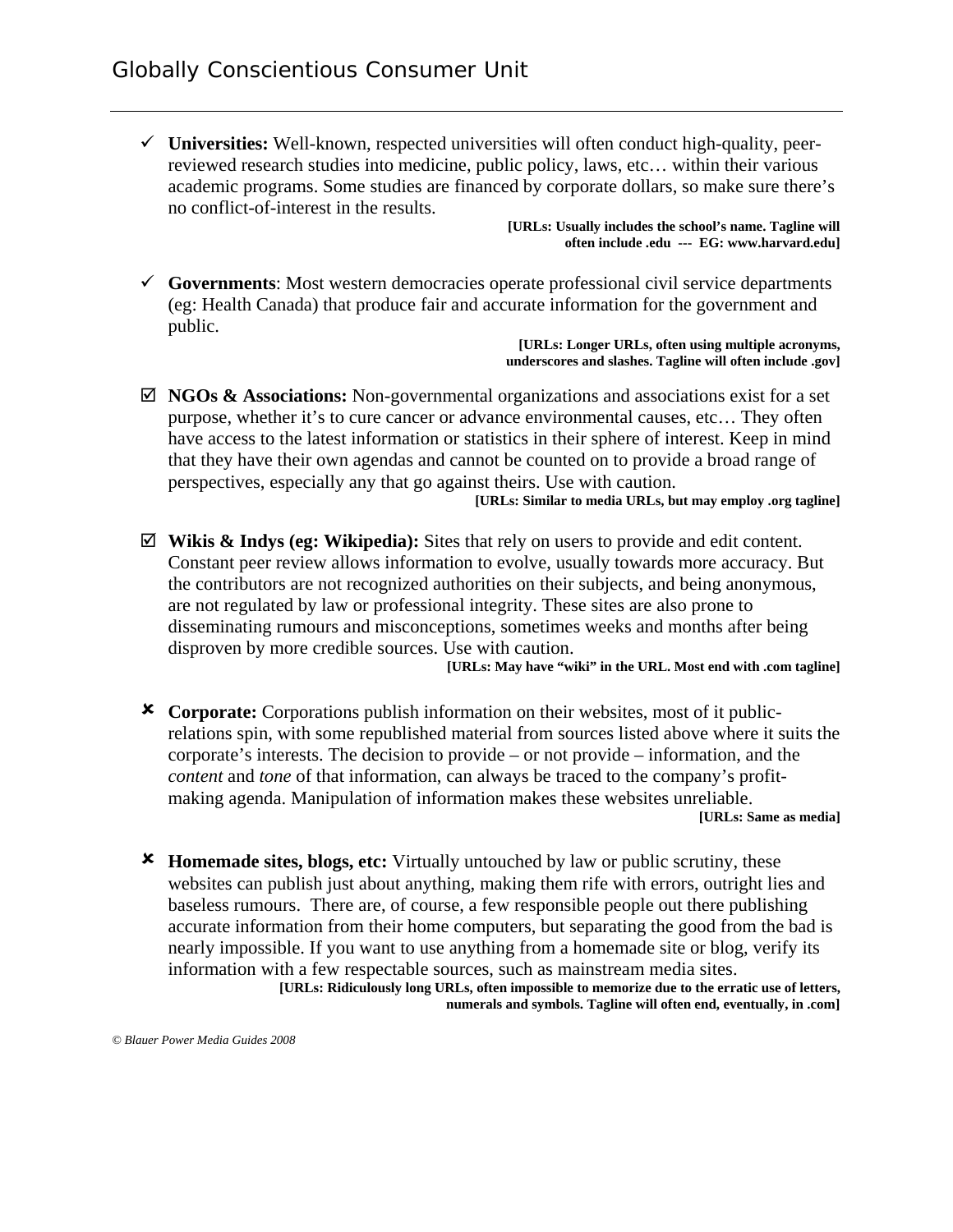## **Appendix B: Writing an advocacy letter**

Nothing gets the attention of politicians and CEOs like a letter from a concerned citizen. The advent of email makes writing, sharing and sending letters easy, while handwritten letters still offer a personal touch that is hard to ignore. However you compose your letter, here are some fundamental guidelines you should follow when making your case.

### • **Identify the recipient**:

If you want your letter to be read by a politician or CEO, and not an intern in the PR department, identify the recipient by name. Letters written "to whom it may concern" often go to those the least-concerned!

### • **Focus:**

Decide in advance what exactly you want to address and stick to it. Rambling letters are hard to read and suggest a lack of certainty in what you're asking, making the reader less-inclined to act on any particular request or suggestion. If you have multiple issues to raise, consider writing multiple letters.

### • **Personal:**

Explain your personal connection to the issue. This will help establish the human element behind the cause. You may even explain how the reader is personally connected to the issue as well, but be careful not to make presumptions that could turn out to be false, thus discrediting your concern.

### • **Specifics:**

Clearly state your concern, including any dates, names and details. You need to show the recipient you know what you're talking about and give him/her something to investigate, especially if your claims have never been raised before. Having established the details of your concern, you should also identify the recipient's role and power to effect change. (Keep in mind your recipient may not even know how he or she can act on your request, so it's good to make his or her options clear.) If you don't have any specifics supporting your concern, you should do a little research before you write.

### • **Respectful:**

Try to control your emotions when drafting your letter. If you feel very strongly about the issue, let it be known, but do so in a respectful manner; hostility towards your recipient will not encourage action. (Indeed, the letter may be crumpled up and thrown out in midsentence!) Allow yourself separate the individual from the issue; recognize that the recipient may not necessarily intend to cause harm, but may need encouragement or ideas on how to do the right thing.

### • **Be brief & clear:**

Do all the above and stick to one page, or about 500 words.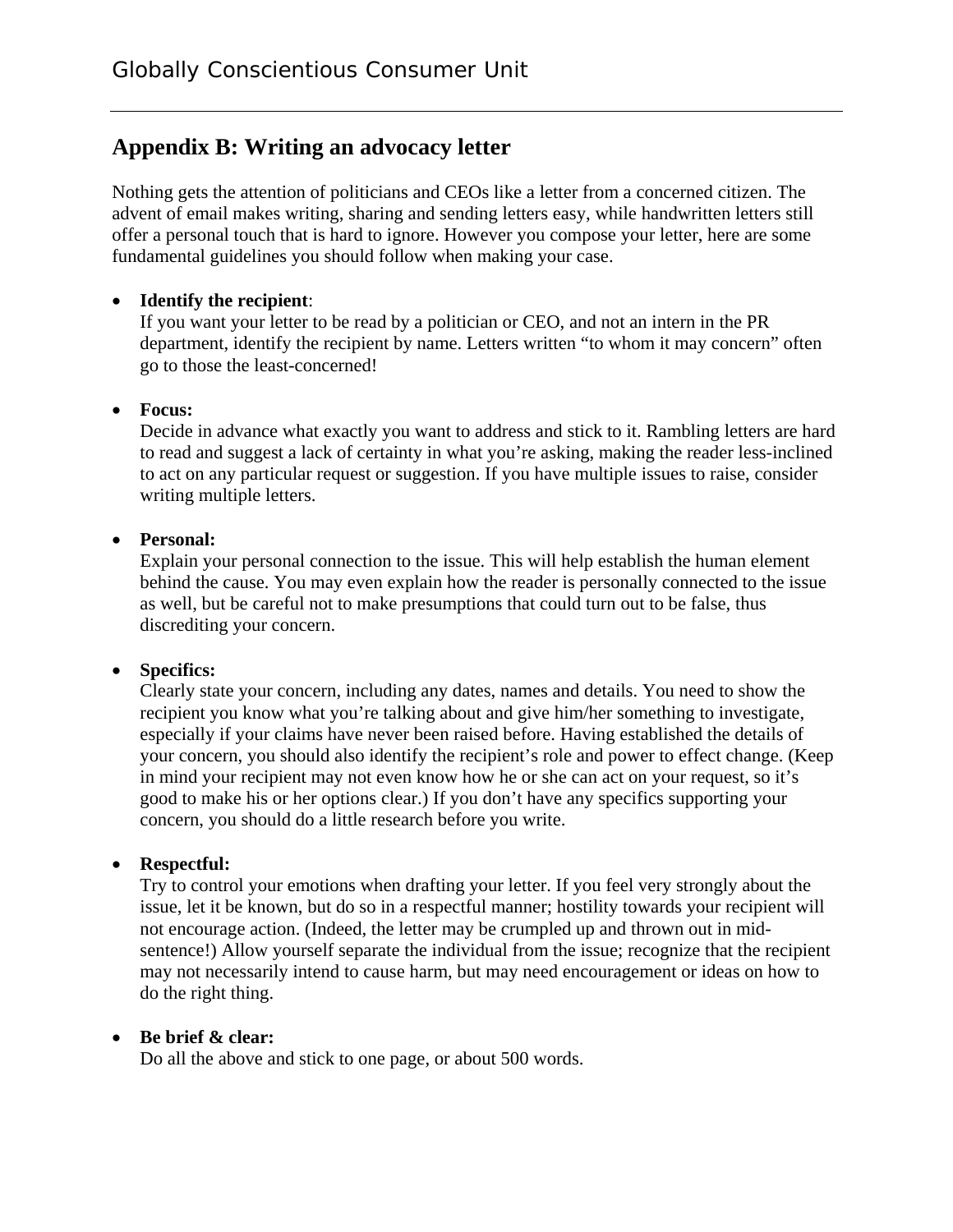#### • **Identify yourself:**

Make sure you include your full name, address, phone number and other contact details. (You know the recipient's name, why shouldn't he/she know yours?) By identifying yourself, you give the recipient an opportunity to contact you, and you also make it clear that you're a functioning member of society with the power to vote (perhaps) and money to spend on what's right. Don't forget to forward (or CC) the letter to others who share your concern - it's good to show the recipient you have supports. (There's power in numbers!)

*-Produced with direction from Canadian Grandmothers for Africa* 

*©Blauer Power Writing Guides 2008*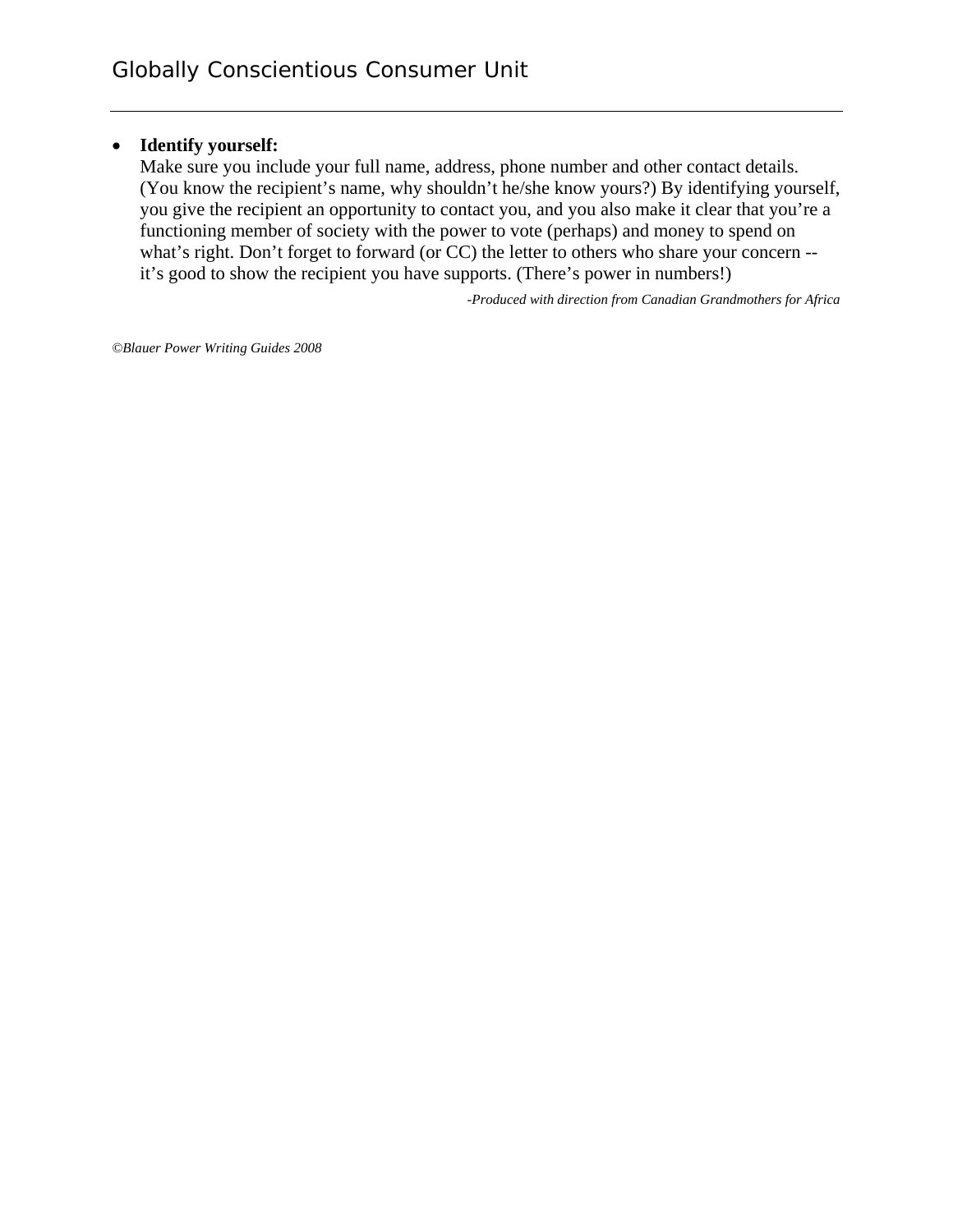# Appendix C: Consumer Activism

# "STRATEGIC SPENDING" OR "HOW I BECAME A GLOBALLY-CONSCIOUS CONSUMER"

**START UP:** Think of four products or services you purchase in any given year. Mark them down.

| <b>PRODUCT</b><br>or SERVICE                                              | <b>FAVOURITE</b><br>Brand,<br>company, etc | <b>CONNECTION TO GLOBAL</b><br><b>ISSUES</b><br>(include web address of source – edu/gov/org only) | <b>ALTERNATIVE</b> |
|---------------------------------------------------------------------------|--------------------------------------------|----------------------------------------------------------------------------------------------------|--------------------|
| <b>Fast or junk</b><br>food<br>Burger joint, chocolate,<br>$\text{candy}$ |                                            |                                                                                                    |                    |
| <b>Beverage</b><br>bottled spring water,<br>coffee, soft drink            |                                            |                                                                                                    |                    |
| <b>Clothing, Shoes,</b><br>Jewelry or retail<br>store                     |                                            |                                                                                                    |                    |
| <b>Toiletry</b><br>Shampoo, makeup,<br>perfume or cologne                 |                                            |                                                                                                    |                    |

STEP 2: Do research on each item to see where your money is going. Consider the following issues:

- Environmental destruction
- Animal rights violations
- Human rights abuses
- Fair Trade
- Labour practices
- Unethical marketing strategies

#### Start with Google and go on a fishing expedition... you're looking for one of two things:

- 1. Reasons to STOP BUYING your favourite products and services
- 2. Reasons to KEEP BUYING your favourite products and services

Your reasons may be based on any of the six global issues listed above. You may identify a connection between the product/service, or the parent company/source. You may identify something negative, positive or perhaps both… Whatever you find, try to build on your research… look for multiple and credible\* sources to confirm your findings (\*.edu/.gov./.org)